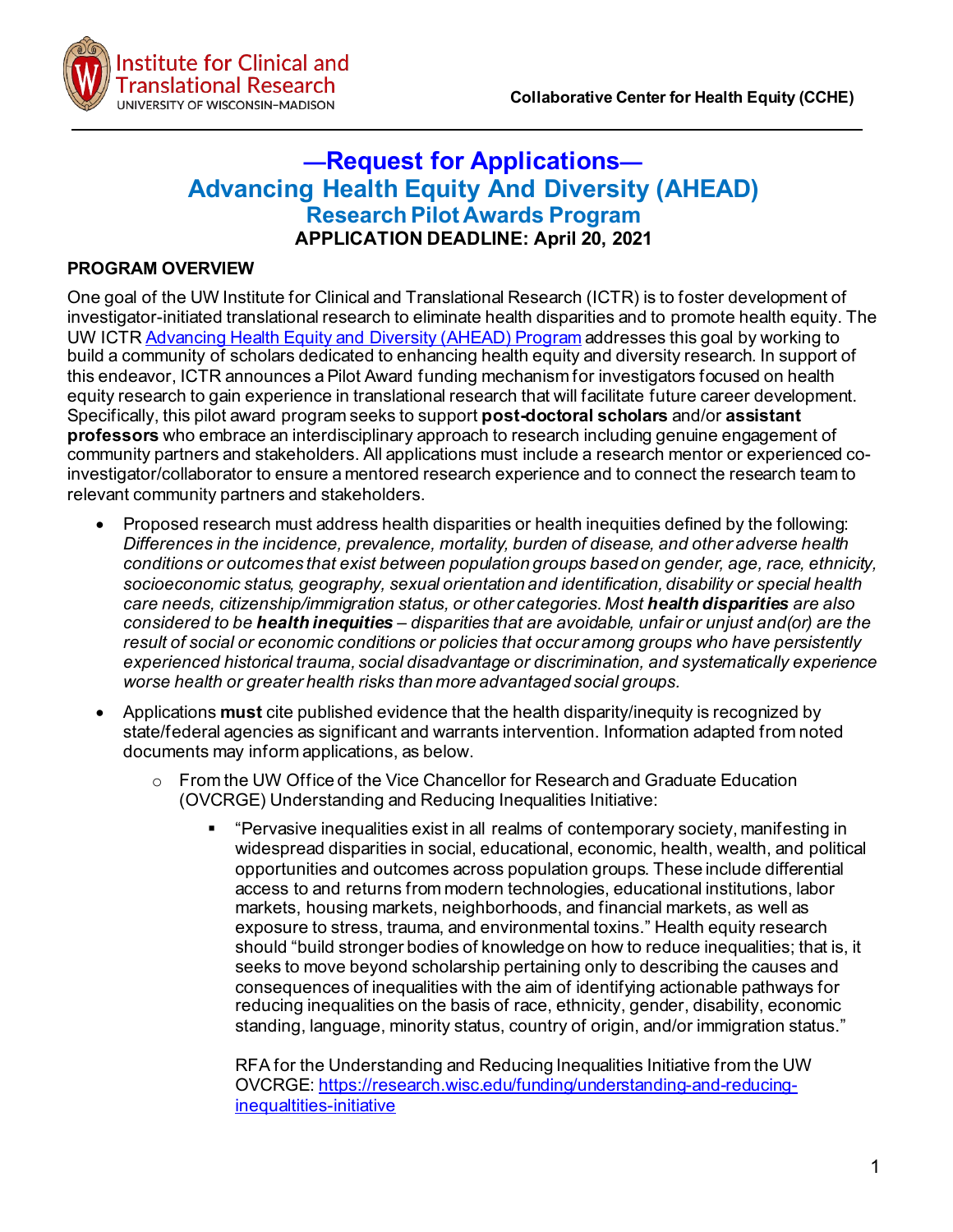

- $\circ$  Applicants are also referred to the Wisconsin Collaborative for Healthcare Quality (WCHQ) 2019 and 2020 Health Disparities Reports which identify Wisconsin statewide racial/health disparities and rural/urban disparities. <https://www.wchq.org/disparities.php>
- Proposed research must be translational in nature. Translation is broadly defined as "The process of turning observations in the laboratory, clinic, and community into interventions that improve the health of individuals and the public-from diagnostics and therapeutics to medical procedures and behavioral changes-National Center for Advancing Translational Sciences [\(https://ncats.nih.gov/translation\)](https://ncats.nih.gov/translation). Examples include: the research needed to implement and disseminate improvements in clinical practice, community programs, health services, and/or policy.
- Examples of activities that would be considered under this award include, but are not limited to: collection of pilot data using sound methodology directed to a topic aligned with this RFA (health equity) and an external funder's mission, including community stakeholder engagement methods utilized throughout each phase of the project and, where appropriate, can advance understanding about how community/stakeholder engagement can be accomplished in complex research settings; Proposals that address contemporary and (or) emerging health crises related to COVID-19 and its recovery; Proposals that advance methods to invite and build trust with population groups that are underrepresented in biomedical research to engage in health interventions; Proposals that address Wisconsin's rural health disparities.

Examples of previously funded AHEAD and CHER Pilot Awards are provided. [AHEAD awards](https://ictr.wisc.edu/documents/previously-awarded-ahead-pilot-grants/) & [CHER Awards](https://ictr.wisc.edu/funding/cher/)

# **AWARDS**

The maximum dollar amount for these 12 month awards varies depending on whether the lead applicant is a postdoctoral scholar or an assistant professor.

- **Postdoctoral Scholars:** each award is for a maximum of **\$10,000 in direct costs** for no longer than 12 months.
- **Assistant Professors:** each award is for a maximum of **\$25,000 in direct costs** for no longer than 12 months.

## **ELIGIBILITY of PRINCIPAL INVESTIGATORS**

- **Postdoctoral Scholars:** Principal Investigators may be a postdoctoral scholar of the training programs comprising the current UW ICTR AHEAD Program: T32 Health Disparities Research Scholars (HDRS), SMPH Building Interdisciplinary Careers in Women's Health (BIRCWH), and the Family Medicine Primary Care Research Fellowship. Other UW post-doctoral scholars focused on health equity research with an engaged mentor may also be eligible and are encouraged to apply. Please contact AHEAD Program Administrator Caitlin Scott to confirm your eligibility a[t cscott8@wisc.edu](mailto:cscott8@wisc.edu).
- **Assistant Professors:** Principal Investigators must be a UW-Madison faculty member at the **assistant professor**level (tenure track or CHS) with a sole or joint appointment (e.g., VA Hospital) or a Marshfield Clinic investigator at comparable rank. All applications must include an experienced coinvestigator/collaborator to connect the research team to relevant stakeholders.
- Include only one PI per proposal.
	- o A mandatory recorded informational video for all PIs will be posted on February 23<sup>rd</sup> at 4:00 pm CST. This session will provide information about what is expected for each section of the grant. Applicants are invited to submit questions by February 18<sup>th</sup> about the RFA and the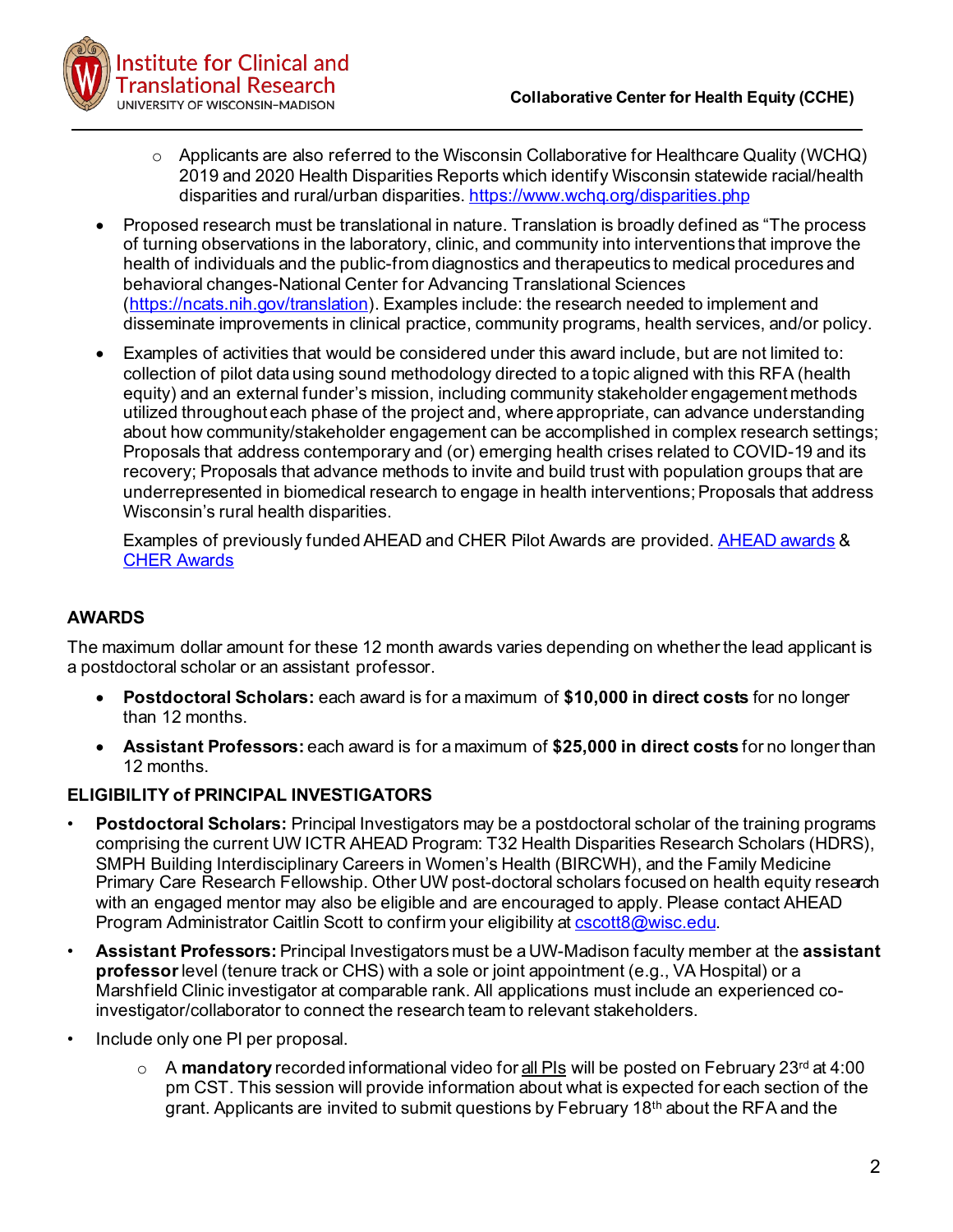

review process. This session will be pre-recorded and posted on the ICTR AHEAD program page. <https://ictr.wisc.edu/program/ahead-program/>

- $\circ$  A live, optional Q&A session for those PIs who submitted an LOI will be offered on April 6<sup>th</sup> from 3-4pm. If interested, please email Caitlin Scott [cscott8@wisc.edu](mailto:cscott8@wisc.edu) by April 5<sup>th</sup> for the Zoom meeting link. Questions may be submitted in advance.
- Principal Investigators can only apply to a single ICTR funding mechanism in a calendar year. Investigators can be Key Personnel on additional ICTR submissions.
- Previous ICTR grant awardees are **not** eligible to receive a second ICTR award as PI if the previous award is still active.
- *If awarded*, research teams may be invited to participate in a facilitated Collaboration Planning process as part of the ICTR Team Science initiatives.
- Potential applicants are highly encouraged to contact Caitlin Scott at [cscott8@wisc.edu](mailto:cscott8@wisc.edu) with any questions regarding eligibility for this funding opportunity.

#### **APPLICATION and SUBMISSION INFORMATION**

• **Key Dates and Deadlines**

| <b>RFA Release</b>                              | January 21, 2021                                           |
|-------------------------------------------------|------------------------------------------------------------|
| Informational Video posting (mandatory viewing) | February 23 at 4:00pm<br>(submit questions by February 18) |
| Letter of Intent Due (mandatory)                | March 9 by noon                                            |
| Q&A Session (optional)                          | April 6 at 3:00pm                                          |
| <b>Full Application Due</b>                     | April 20, 2021 by noon                                     |
| <b>Review Period</b>                            | April-May 2021                                             |
| <b>Awards Announced</b>                         | June/July 2021                                             |
| <b>Earliest Project Start Date</b>              | July 1, 2021                                               |

## • **Letter of Intent**

Applicants are REQUIRED to submit a 1-page Letter of Intent that includes the following information:

- 1. Title of proposed research project.
- 2. Name, address, telephone number, email address, and AHEAD Program affiliation/UW-Madison affiliation of the Lead Applicant.
- 3. Name and contact information of the research mentor or experienced co-investigator/collaborator who will assist in the research and career development of the awardee.
- 4. A brief description of the proposed research with enough detail to determine project feasibility and programmatic relevance.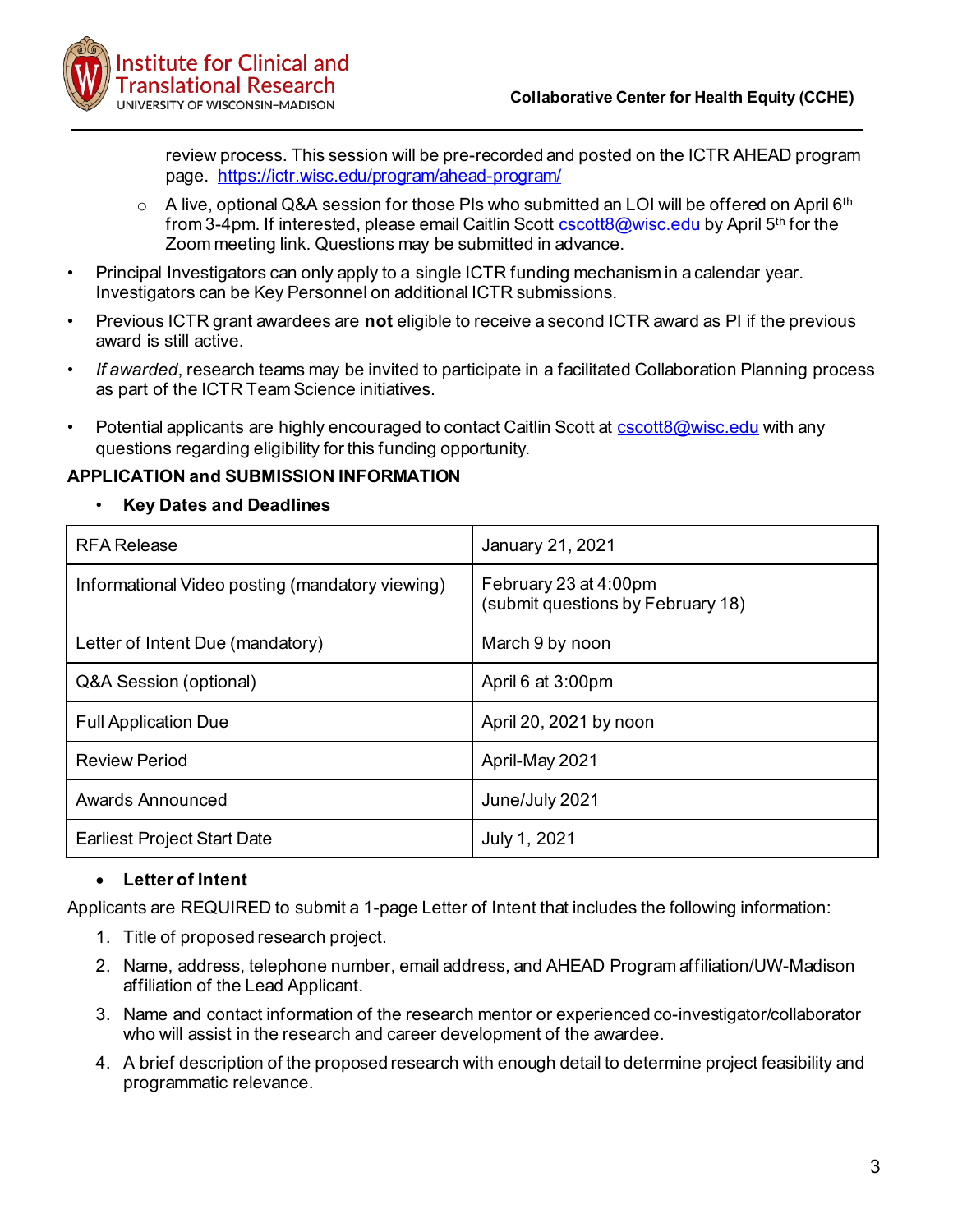

- 5. Brief description of collaborating community partners and stakeholders and their project roles
- 6. A statement that indicates whether this research is under review by other UW funding competitions eg VCGRE Understanding and Reducing Inequalities Initiative.

This mandatory letter of intent should be emailed to Caitlin Scott [\(cscott8@wisc.edu\)](mailto:cscott8@wisc.edu) by March 9, 2021.

# • **Content and Form of Application Submission**

The pilot award application comprises information arranged into NINE separate components. A completed application in response to this Announcement will include these components in this order, each page numbered sequentially starting with the Face Page:

- 1. Face Page (use ICTR Face Page + Abstract form at the end of this document)
- 2. Abstract + Key Personnel (include name, department/division, project role, ERA Commons name)
- 3. NIH Biosketches for key personnel and for mentor using the NIH format
- 4. Budget page; budget justification (maximum ½ page); lack of existing resources to carry out project (maximum ½ page)
- 5. Project narrative (maximum of 5 pages)
- 6. Timeline for completion of the project and literature citations
- 7. A letter of commitment from the research mentor or experienced co-investigator/collaborator directing the proposed research describing mentoring, support, and collaboration. (Letter must include explicit plans for mentor-mentee interactions, and manuscript assistance and review; mentors must also briefly describe accordance of their research portfolio with the proposed research, a brief description of their mentoring history, and their potential dissemination strategies.)
- 8. Human subjects and biological safety letters of approval, if applicable and available (Regulatory approvals may be in preparation or pending.)
- 9. A letter of partnership from key collaborating community partners and stakeholders, outlining their commitment to the research, their specific role in the project, and anticipated return on investment for project participation.

## • **Submission of Completed Application**

o Submit all applications electronically as a **SINGLE** document, either in Microsoft Word or PDF format.

Submit completed applications directly to Caitlin Scott [\(cscott8@wisc.edu](mailto:cscott8@wisc.edu)) on or before **April 20, 2021.** Applications are not processed by UW Research & Sponsored Programs.

## **APPLICATION CHARACTERISTICS**

## • **Narrative**

The project narrative is limited to 5 pages in length, 8.5" X 11", single-spaced, with margins set at no less than 0.75 inches, each side. Use the font face Arial, 11-point. The narrative must include the following sections in the order presented below:

#### *See the APPLICATION REVIEW SECTION below for more details about review criteria to be applied to this component.*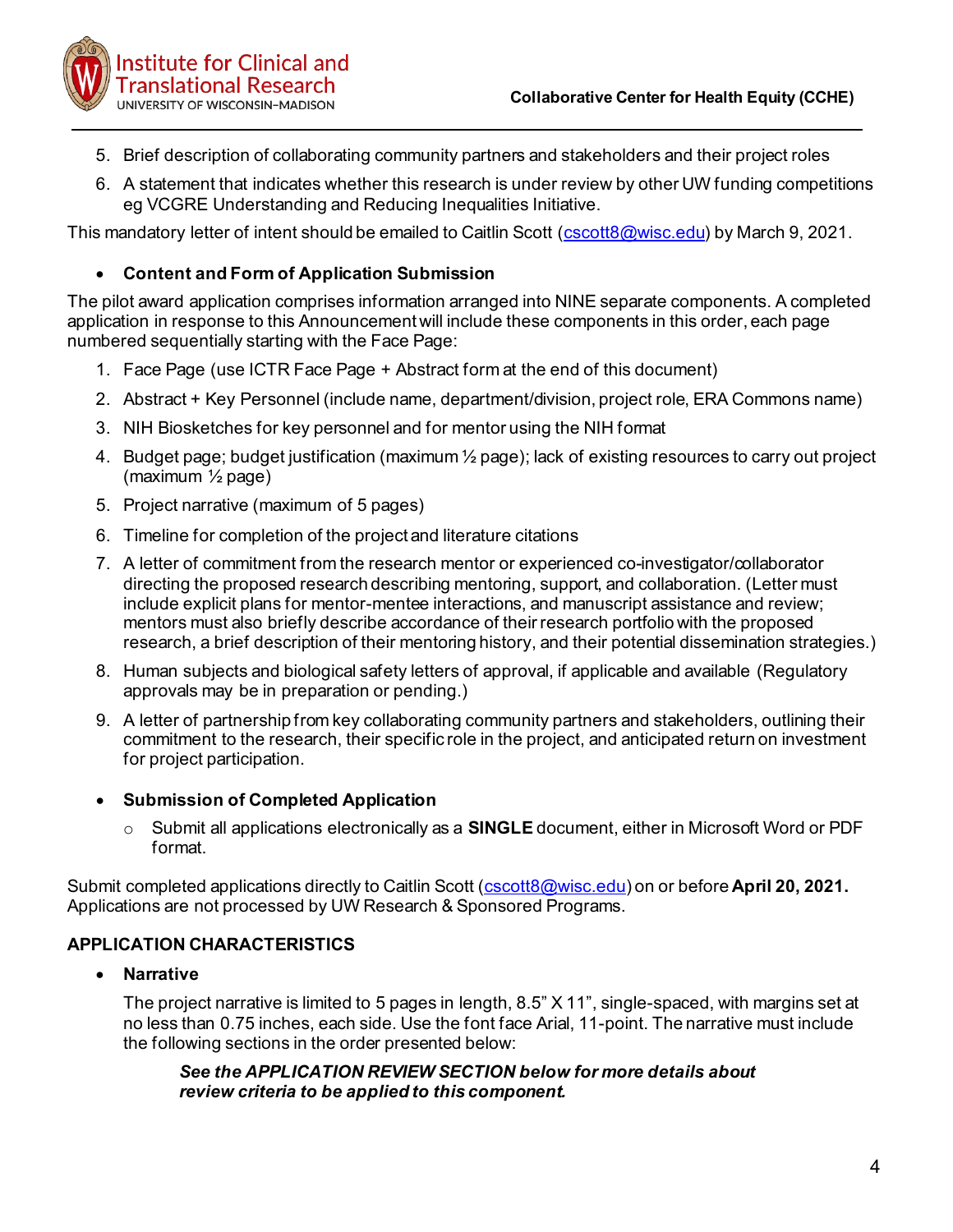

- 1. Describe the proposed work to be supported by the requested funds, including the specific objectives, methods, expected outcomes, potential challenges, and next steps. In addition, if the proposed work is part of a larger project, describe how the proposed work relates to the larger project.
- 2. Describe how the proposed work specifically addresses the mechanism of the health disparity or how the work will impact the health of the specific population group experiencing the inequity.
- 3. Describe the collaborative nature of the project, including interdisciplinary approaches, and when relevant, the engagement of community partners. Also, mention involvement of any UW ICTR resources or partners (e.g., see ICTR Community-Academic Partnership program[s here](https://ictr.wisc.edu/community-academic-research/) and/o[r download pdf here](https://d1uqjtzsuwlnsf.cloudfront.net/wp-content/uploads/sites/163/2020/03/2020_10_20_CAP_ProgramsAffiliatesDescription.pdf)).
- 4. Describe briefly (2-4 sentences) the relationship of the anticipated work outcomes to the applicant's future career development and how this work will support future research activities (e.g. future grant submission, peer-reviewed dissemination such as a publication or professional presentations).
- **Tiered Budget(up to \$10,000 for 12 months for postdoctoral scholars or up to \$25,000 for 12 months for assistant professors)**

Describe the use of funds for the proposed research, including cost basis where necessary. Examples of allowable expenses: laboratory supplies and sample testing; research personnel; research participant reimbursement; conducting focus groups, and essential statewide participant honorarium expenses. PI salary and graduate student stipends are not allowed, nor is conference travel. Equipment purchases, with appropriate justification, will be reviewed on an individual basis. Indirect administrative costs are not allowed. Please contact Caitlin Scott [\(cscott8@wisc.edu](mailto:cscott8@wisc.edu)) with any questions regarding allowable costs.

When composing the budget, please consider that the award is limited to 12 months. Therefore, the applicant should apply for pilot grant funding in a time frame compatible with their research or career development. The "funding year clock" begins when all regulatory approvals are in hand. Project carry-over beyond 12 months will **not** be allowed. Applicants may use the PHS 398 budget form. Equally acceptable is to use a word processing program to create a line-item list of each expense. Present cost basis information in the budget justification.

# **APPLICATION REVIEW INFORMATION**

Each proposal will be evaluated using the following three criteria:

- Scientific merit based on the strengths/weaknesses in each of the 5 areas listed below.
- A combination of programmatic relevance and judgment of the ability of funding to advance the career trajectory of the applicant.
- How the proposed work specifically addresses a health disparity recognized by state/federal agencies as significant and warrants intervention, or how the work will impact the health of the specific population group experiencing an inequity.

**Proposals without an actual health equity/health disparity connection will not be funded**. Please contact Caitlin Scott [\(cscott8@wisc.edu](mailto:cscott8@wisc.edu)) with any questions.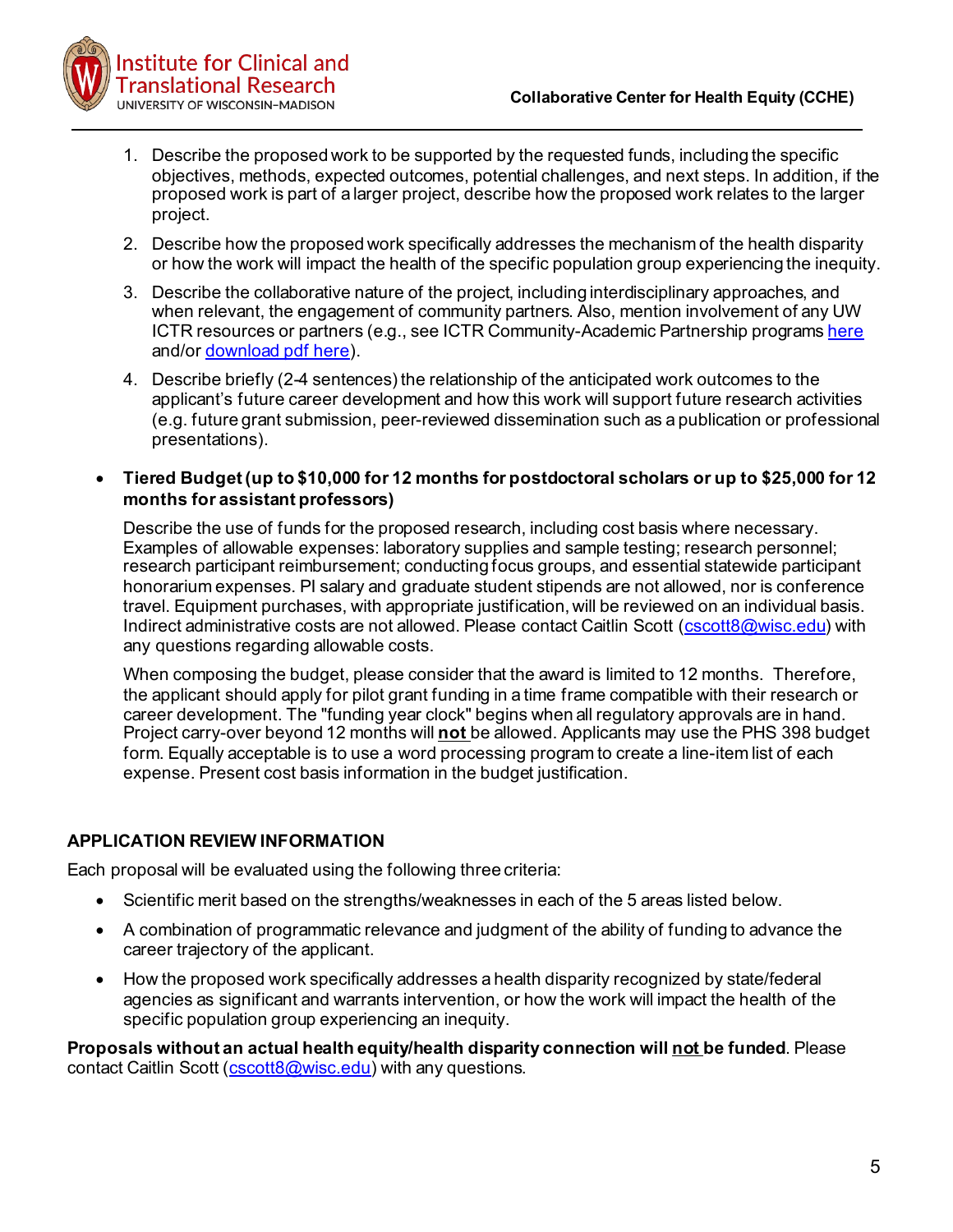

All applications will be reviewed and discussed by a selected committee of individuals with relevant scientific expertise. The Review Committee will rank applications and make funding recommendations to ICTR Senior Associate Executive Director, Dr. Christine Sorkness and ICTR Executive Director, Dr. Allan Brasier. All applicant PIs will receive a brief summary statement detailing the evaluation of their proposal, following completion of the review process.

- **Significance**. If the aims of the project are achieved, how will scientific knowledge, technical capability, and/or clinical practice improve? How will successful completion of the aims change the concepts, methods, technologies, treatments, services, or preventative interventions that drive this field?
- **Investigator**. Are the PI, collaborators, and other researchers well suited to the project?
- **Innovation**. Are the concepts, approaches or methodologies, instrumentation, or interventions novel to one field of research or novel in a broad sense? Is a refinement, improvement, or new application of theoretical concepts, approaches or methodologies, instrumentation, or interventions proposed?
- **Approach**. Are the overall strategy, methodology, and analyses well-reasoned and appropriate to accomplish the specific aims of the project? Are potential problems, alternative strategies, and benchmarks for success presented? Are future plans included in the proposal (e.g. grants, toolkits)?
- **Resources**. Are the resources needed to successfully complete the project available to the applicant? Is the selected mentor able to meet his/her obligations?

# **AWARD ADMINISTRATION INFORMATION**

All applicant PIs who receive pilot awards will be required to attend a mandatory investigators' meeting to discuss administrative requirements. Among those requirements are the following:

- PIs must obtain the appropriate regulatory assurances for all protocols (e.g., IRB committee), and will forward copies of all approval documents to the ICTR grant administrator.
	- $\circ$  Following the expected award dates in June/July 2021, pilot recipients MUST have their regulatory & IRB assurances submitted by October 2021 to maintain appropriate timeline for completion of this 12-month project.
- Brief (1 paragraph) quarterly progress reports outlining accomplishments to date will be required of all PIs, as well as submission of final report upon project completion.
- In addition, awardees **must** acknowledge ICTR funding in all publications and presentations. *This project number will be provided to grantee, pending notice of grant award.*
- All grantees must inform the ICTR grant administrator of any publication submitted/accepted, as well as grants submitted/funded that use pilot data. Furthermore, grantees must adhere to the NIH Public Access Policy and obtain PMCID numbers for every publication utilizing pilot data.